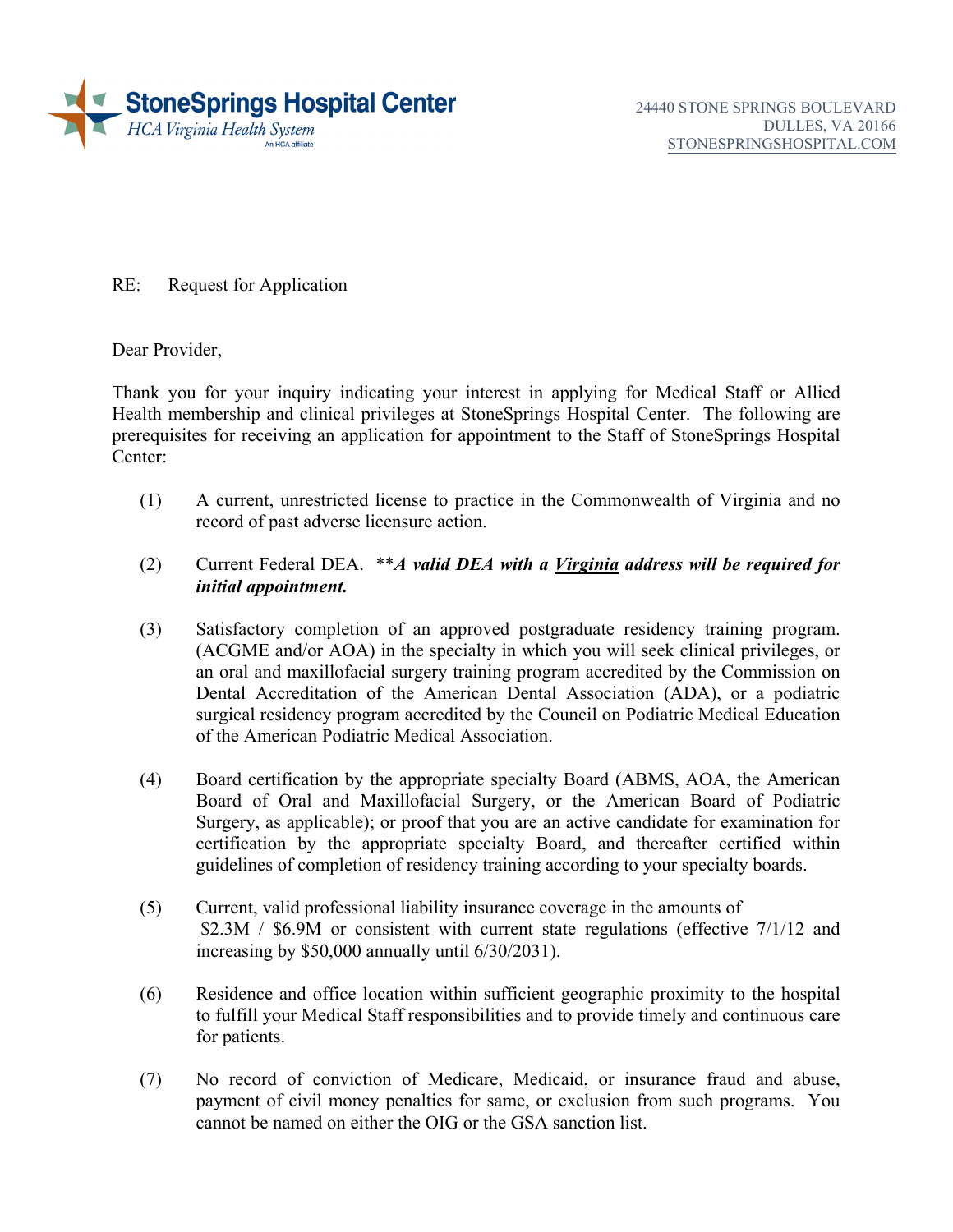- (8) No record of conviction of any felony, or any misdemeanor related to the practice of or controlled substance violations. your profession, other health care related matter, third-party reimbursement, violence,
- by any hospital for reasons related to clinical competence or professional conduct. (9) No record of denial, revocation, or termination of appointment or clinical privileges
- (10) Maintain certification and, to the extent required by the applicable specialty/ subspecialty Board, satisfy recertification requirements to be assessed at reappointment.
- (11) A completed "delegate form" for online credentialing.
- (12) *A recent National Practitioner Data Bank self-query (printed within the last 30 days). This can now be obtained online and instructions are included in this packet. The website link is:*  [http://www.npdb.hrsa.gov/pract/howToGetStarted.jsp](https://www.npdb.hrsa.gov/pract/howToGetStarted.jsp)

 *following your return of the complete packet, including all required attachments.* After a review of the packet, the Credentials Committee will make a determination as to whether you are Please complete the enclosed Pre-Screening packet in its entirety and return it with copies of all required documents (listed on the bottom of page 2) within 30 days to the Medical Staff Office at StoneSprings Hospital Center. The Credentials Committee meets the second Tuesday of every month. *Your pre-screening packet will be reviewed at the first Credentials Committee meeting*  eligible to receive an RFC (full application) for Medical Staff appointment and clinical privileges.

 **In addition, please note that there is a \$150.00 application processing fee**. Please make application. If your request for application is not approved your check will be returned to you. check payable to "StoneSprings Hospital Center" and **include it with your request for**  Thank you for your interest in StoneSprings Hospital. We look forward to working with you!

Sincerely,

Melissa Bourgord

Melissa Bourgord, BS, CPCS, CPMSM Director, Medical Staff Services

Encl: Request for Medical Staff Application Form

**Medical Staff Office Phone (571) 349-4080 Fax (571) 349-4081**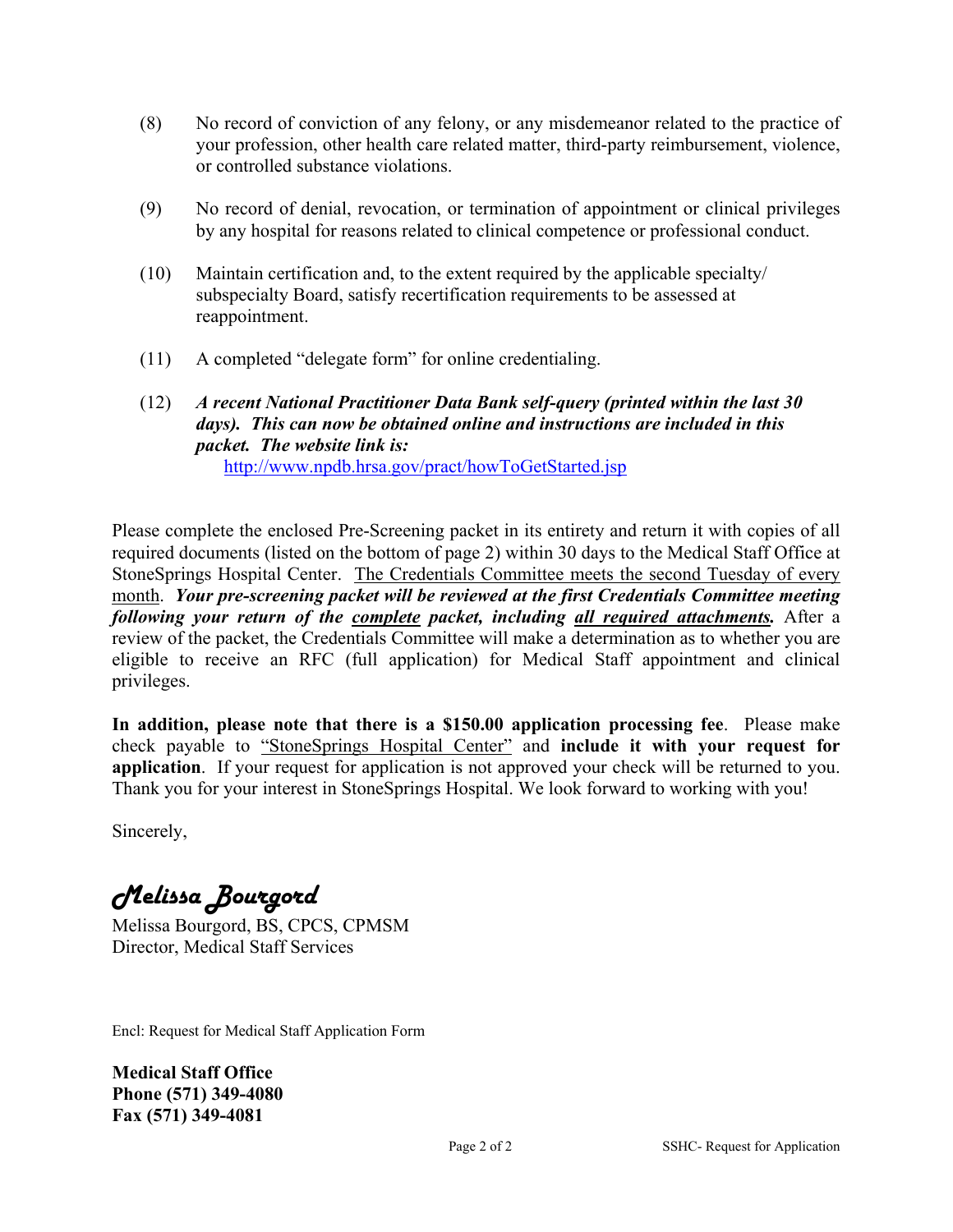# **Credentialing Portal**

# **Delegate Letter**

| Practitioner Name: <u>_______________________</u> |  |
|---------------------------------------------------|--|
|                                                   |  |
|                                                   |  |
| City:                                             |  |
| State:                                            |  |

## *We are excited to partner with your practice through our credentialing services!*

 The Parallon credentialing process includes a convenient online tool, the Credentialing Portal. This tool serves as a single point of access and is a secure website allowing you to view and manage your portion of the credentialing process, monitor progress at each step, and upload documents to update expiring or missing items at any time.

# How To Use the Portal

 You will receive an email notification when it is time for you or your delegate to complete your initial appointment or re‐ appointment packet. This email will provide you with a link to job aids, instructions and training material. If you would like to see this information before it is time for you to complete the forms, you can do so by visiting www.hcacredentialingonline.com.

# Action Needed from You to Get Started!

## **Benefits and Features**

- **Enables you to complete**  the credentialing packet online for multiple entities
- Provides you with electronic access to create, modify and submit your credentialing documents
- Ensures accuracy and completeness of your submitted data
- Provides the ability to establish a delegate to prepare the required forms and documentation for your approval
- Allows access to all practitioners who are associated with or seeking association to our entity
- Enables online attestation form completion

 To ensure you have the capability to receive and submit information online through the Portal, please complete and return the attached form indicating whether you will provide credentialing information personally or through a delegate. Please note that should a delegate be assigned, the individual will also be considered as your Credentialing Contact and will receive all communication related to the credentialing process.

  Please complete the attached authorization form and return within **3 business days** via email or to the fax number or mailing address indicated in Step 3. If you have any questions, please contact our customer service at the telephone number listed below. If you have already returned the form within the last 3 business days, please disregard this notice.

> **Credentialing Processing Center – Nashville Shared Services Center 552 Metroplex Drive, Nashville, TN 37211 615-886-4318 phone** ♦ **866-376-1045 toll free** ♦ **877-405-6604 fax [CPCRequests.NSVCPC@Parallon.com](mailto:CPCRequests.NSVCPC@Parallon.com)**

(11.01.19 version)

**1** | © 2019 PARALLON. ALL RIGHTS RESERVED**.** Confidential and Proprietary: for recipient's internal use only.

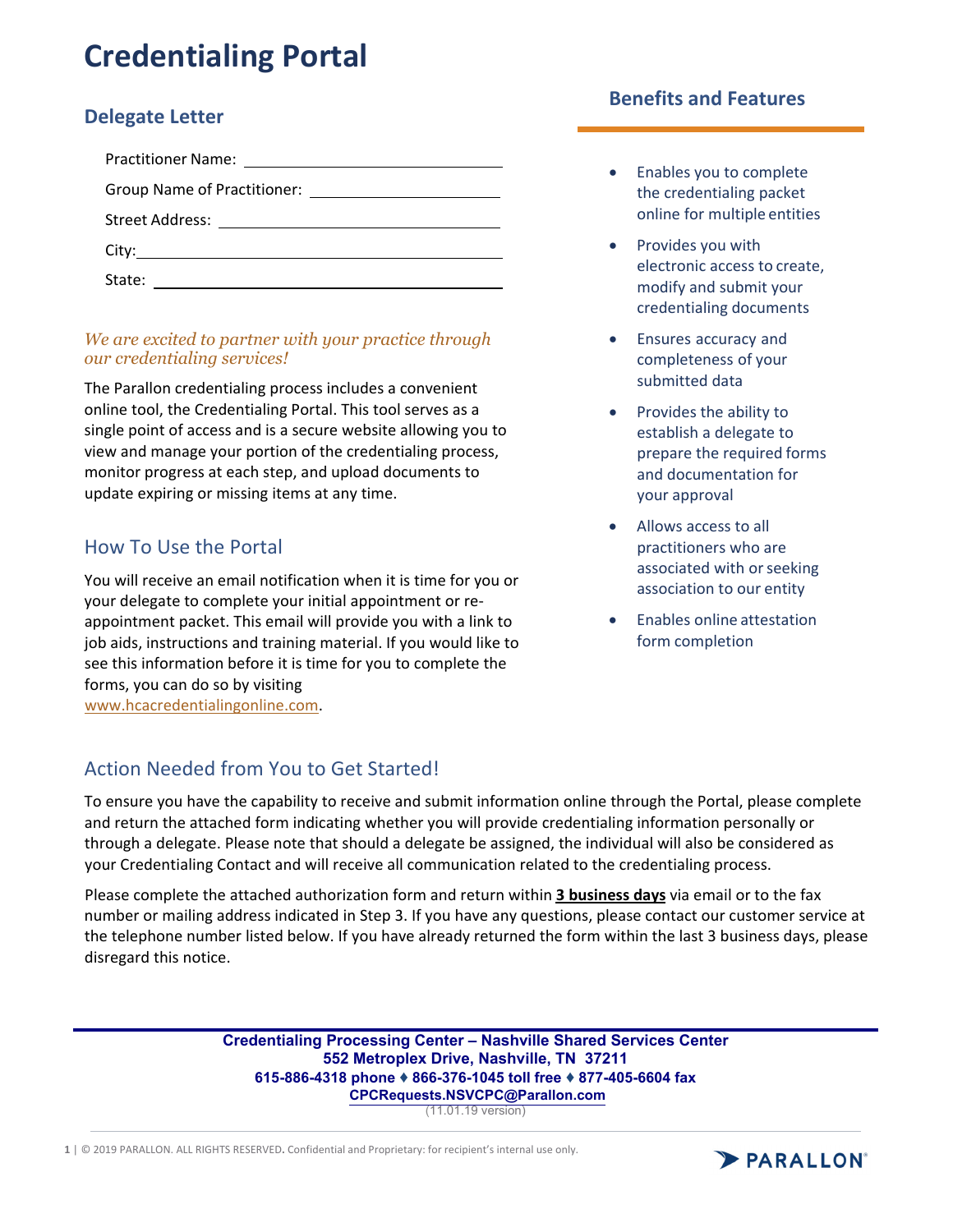# **HCA Credentialing Online – Practitioner's Authorization for Delegate**

#### **Step 1:**

 Please enter your contact information to ensure the information we may already have is accurate in our credentialing system.

 Practitioner Name: \_\_\_\_\_\_\_\_\_\_\_\_\_\_\_\_\_\_\_\_\_\_\_\_\_\_\_\_\_\_\_\_\_\_\_\_\_\_\_\_\_\_ Practitioner Phone: \_\_\_\_\_\_\_\_\_\_\_\_\_\_\_\_\_\_\_\_\_\_\_\_\_\_\_\_\_\_\_\_\_\_\_\_\_\_\_\_\_\_

Practitioner Email (required): \_\_\_\_\_\_\_\_\_\_\_\_\_\_\_\_\_\_\_\_\_\_\_\_\_\_\_\_\_\_\_\_\_\_\_\_\_\_\_\_\_\_\_\_

#### NOTE: Practitioner email must be unique to the practitioner; it cannot be the same address as a delegate.

#### **Step 2:**

- □ I do not want to select any delegates at this time. I will personally provide credentialinginformation. Please initial and skip to Step 3
- □ The individual listed below is my delegate. I hereby authorize (hereinafter, individually referred to as "Delegate") to access the Credentialing Portal to enter data and submit documents for the Request for Considerations (RFC) and Recredentialing Requests for Consideration (RRFCs) requests on my behalf. I understand that I will need to review the data and documents and attest to their accuracy before I submit them to the entity via the Credentialing Portal.

To assign a delegate, please provide the following information for the **delegate**:

| <b>Delegate</b><br><b>Name</b> | <b>First</b>  | Middle |      |       | Last         |     |
|--------------------------------|---------------|--------|------|-------|--------------|-----|
|                                |               |        |      |       |              |     |
| <b>Address</b>                 | <b>Street</b> |        | City |       | <b>State</b> | Zip |
|                                |               |        |      |       |              |     |
| Contact<br>Information         | <b>Email</b>  |        |      | Phone |              |     |
|                                |               |        |      |       |              |     |

#### Step 3:

 Please complete, sign and date. The form may be returned using fax, email or U.S. mail using the contact information provided in the 'Action Needed' section of this communication.

 I acknowledge that I have voluntarily provided the above information, and I have carefully read and understand this Authorization. I understand and agree that a facsimile or photocopy of this Authorization shall be as effective as the original.

**PRACTITIONER SIGNATURE NAME** (printed)

 **LAST 4 of SSN or FULL NPI DATE (MM/DD/YYYY)**

| <b>Credentialing Processing Center - Nashville Shared Services Center</b> |
|---------------------------------------------------------------------------|
| 552 Metroplex Drive, Nashville, TN 37211                                  |
| 615-886-4318 phone ♦ 866-376-1045 toll free ♦ 877-405-6604 fax            |
| CPCRequests.NSVCPC@Parallon.com                                           |

(11.01.19 version)

**2** | © 2019 PARALLON. ALL RIGHTS RESERVED**.** Confidential and Proprietary: for recipient's internal use only.

PARALLON<sup>®</sup>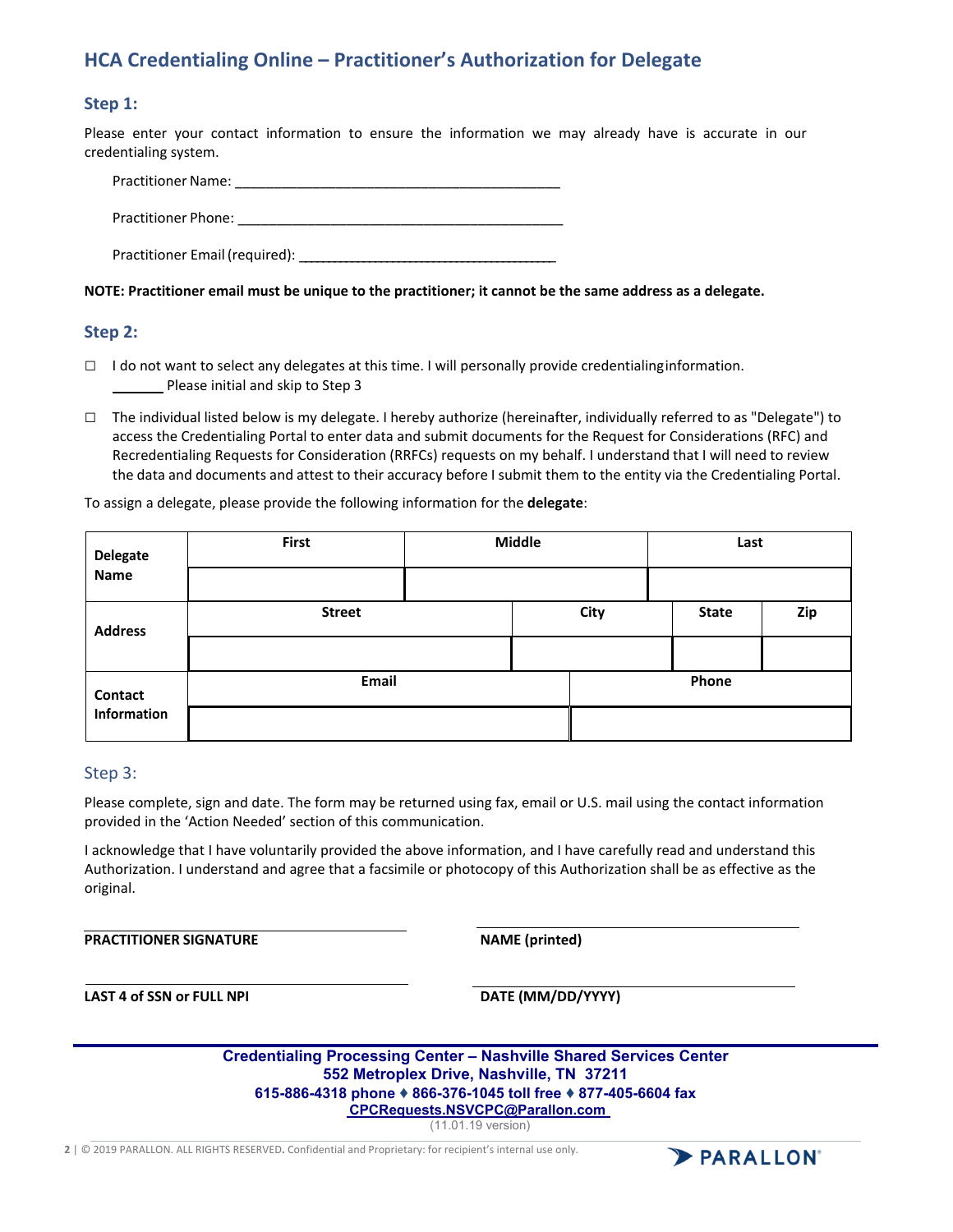# **INSTRUCTIONS FOR OBTAINING A SELF-QUERY FROM THE NATIONAL PRACTITIONER DATA BANK**

Go to: [http://www.npdb.hrsa.gov/pract/howToGetStarted.jsp](https://www.npdb.hrsa.gov/pract/howToGetStarted.jsp) 

At this site you will find self-query basics as well as instructions for completing the selfquery.

Completing the application takes approximately 25 minutes.



- Your Social Security Number or Individual Tax Identification Number (ITIN)
- Your state-issued professional license number
- The school or institution where you obtained your professional degree, training or certification
- Email address
- A **PERSONAL** credit card or debit card for the \$5.00 fee

# **After You're Finished**

Once your self-query response is processed you can view the results online. The paper copy of the Data Bank response is mailed within one business day after the online response is available. You can check the status of your selfquery online at any time.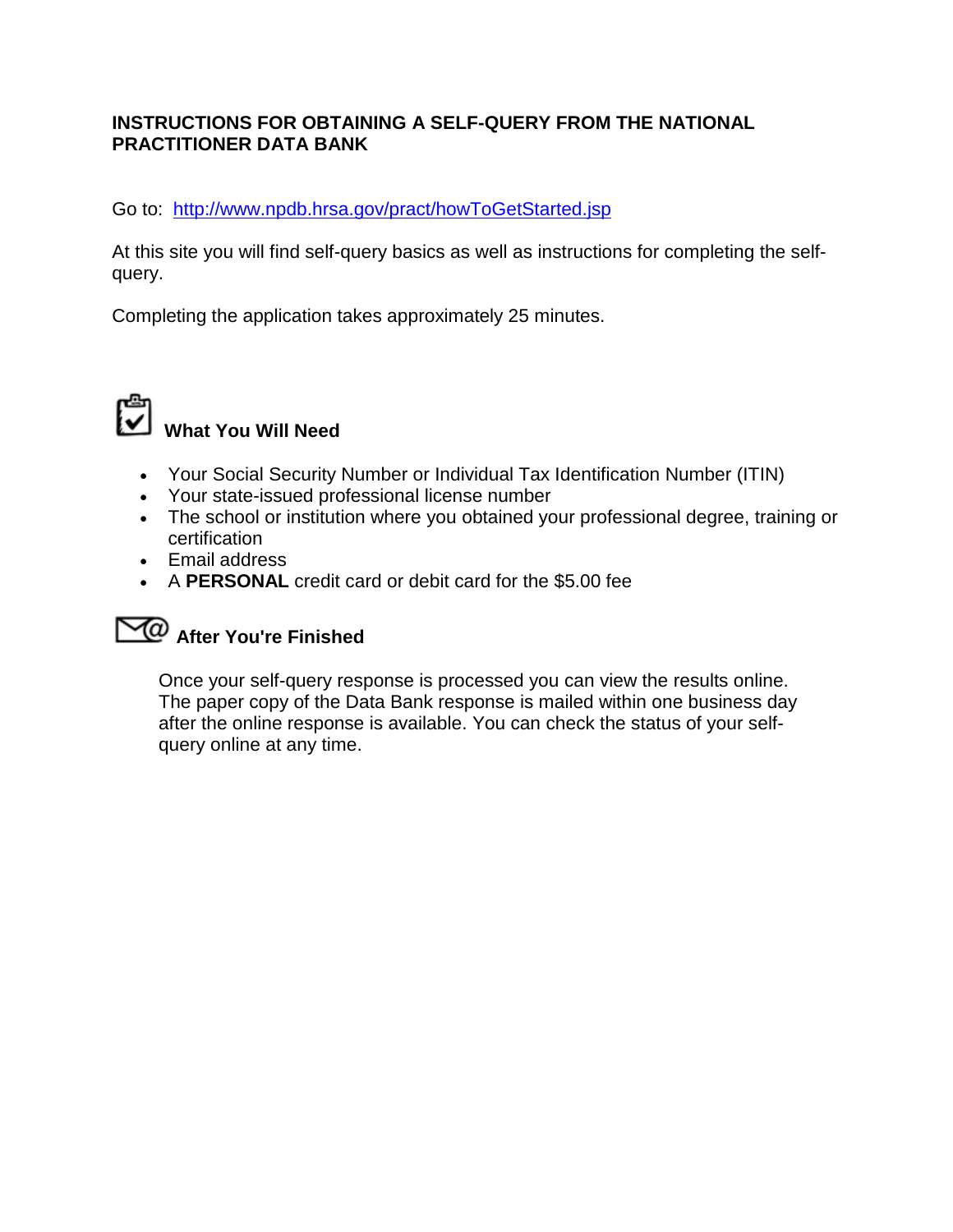

## **MEDICAL STAFF PRE-SCREENING FORM**

| <b>FULL NAME:</b>                                                                                                        |               |                   |                           |                                                                                                                                        |
|--------------------------------------------------------------------------------------------------------------------------|---------------|-------------------|---------------------------|----------------------------------------------------------------------------------------------------------------------------------------|
|                                                                                                                          | First         | Middle            | Last                      | Degree                                                                                                                                 |
|                                                                                                                          |               |                   | Gender:<br><sup>)</sup> M | $\bigcup_{\mathsf{F}}$<br>(circle one)                                                                                                 |
| Maiden name (if applicable)                                                                                              |               |                   |                           |                                                                                                                                        |
| Date of Birth                                                                                                            |               | Social Security # |                           | <b>NPI Number</b>                                                                                                                      |
| <b>PRACTICE NAME:</b>                                                                                                    |               |                   |                           |                                                                                                                                        |
| <b>OFFICE ADDRESS:</b>                                                                                                   |               |                   |                           |                                                                                                                                        |
|                                                                                                                          | NUMBER/STREET |                   |                           | SUITE #                                                                                                                                |
|                                                                                                                          | <b>CITY</b>   |                   | <b>STATE</b>              | ZIP                                                                                                                                    |
| <b>OFFICE PHONE:</b>                                                                                                     |               |                   | <b>FAX:</b>               |                                                                                                                                        |
| <b>EMAIL:</b>                                                                                                            |               |                   |                           |                                                                                                                                        |
| <b>HOME ADDRESS:</b>                                                                                                     |               |                   |                           |                                                                                                                                        |
|                                                                                                                          | NUMBER/STREET |                   |                           | APT #                                                                                                                                  |
|                                                                                                                          | <b>CITY</b>   |                   | <b>STATE</b>              | <b>ZIP</b>                                                                                                                             |
| <b>HOME PHONE:</b>                                                                                                       |               |                   | CELL:                     |                                                                                                                                        |
|                                                                                                                          |               |                   |                           |                                                                                                                                        |
| <b>BOARD CERTIFIED?</b><br>certification within the time frame required by your department in order to remain on staff). | □ Yes □ No    |                   | <b>BOARD:</b>             | (Board certification <i>is required</i> for medical staff privileges. If you have just completed your training, you must achieve Board |
|                                                                                                                          |               |                   |                           |                                                                                                                                        |
| <b>LICENSURE:</b>                                                                                                        | <b>STATE</b>  |                   | <b>LICENSE NUMBER</b>     | <b>EXPIRATION DATE</b>                                                                                                                 |
|                                                                                                                          |               |                   |                           |                                                                                                                                        |
|                                                                                                                          | <b>STATE</b>  |                   | <b>LICENSE NUMBER</b>     | <b>EXPIRATION DATE</b>                                                                                                                 |

(if more licenses held, please add additional sheet)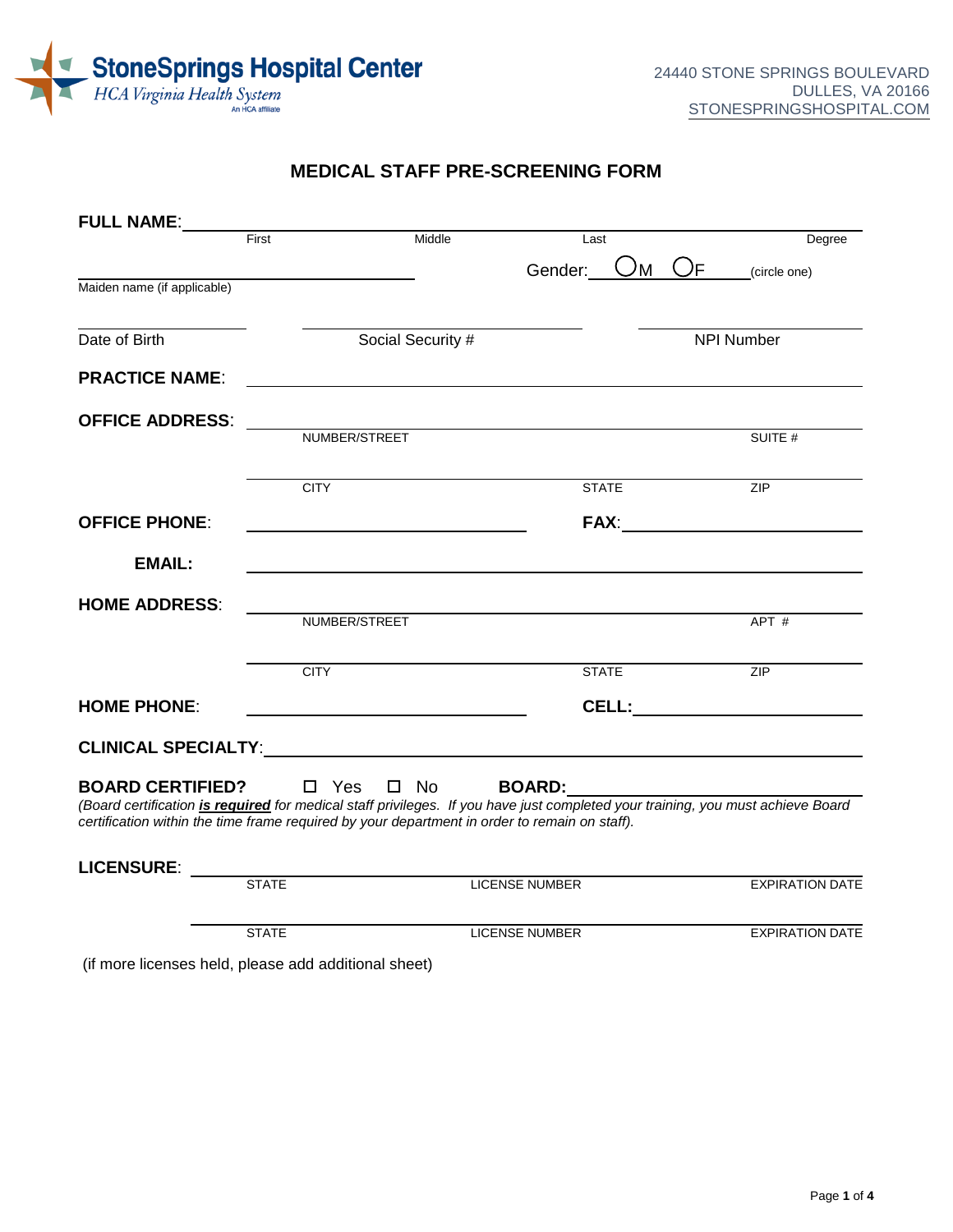

### **PLEASE ANSWER THE FOLLOWING QUESTIONS COMPLETELY:**

|    | Staff?                                                                                                                                                                                                                         | $\square$ Yes | 1. Are you joining any physician who is a current member of StoneSprings Hospital Center's Medical<br>$\square$ No                                                                                                                         |
|----|--------------------------------------------------------------------------------------------------------------------------------------------------------------------------------------------------------------------------------|---------------|--------------------------------------------------------------------------------------------------------------------------------------------------------------------------------------------------------------------------------------------|
|    |                                                                                                                                                                                                                                |               | <b>If yes</b> , please name the practitioner or group: <b>All and the set of the set of the set of the set of the set of the set of the set of the set of the set of the set of the set of the set of the set of the set of the set of</b> |
|    | membership not for allied health practitioners)                                                                                                                                                                                |               | If no, who will be your cross-covering physician on our staff? (required for medical staff                                                                                                                                                 |
| 2. | $\square$ Yes                                                                                                                                                                                                                  | $\square$ No  | Are you currently appointed to the medical staff of any other hospital?<br>If yes, please list below (if more than 2 please add additional sheet):                                                                                         |
|    |                                                                                                                                                                                                                                |               | Category: 2000 2000 2010 2010 2020 2030 2040 2050 2060 2071 2080 2091 2000 2011 2012 2014 2015 2016 2017 2018                                                                                                                              |
|    | Hospital: Management Contract Contract Contract Contract Contract Contract Contract Contract Contract Contract Contract Contract Contract Contract Contract Contract Contract Contract Contract Contract Contract Contract Con |               | Category: 2000 Category:                                                                                                                                                                                                                   |
| 3. |                                                                                                                                                                                                                                |               | Has your license to practice medicine (or allied health profession) in any state ever been denied,<br>limited, suspended, revoked, placed on probation, or voluntarily/involuntarily relinquished?                                         |
|    | $\Box$ Yes                                                                                                                                                                                                                     | $\square$ No  |                                                                                                                                                                                                                                            |
| 4. |                                                                                                                                                                                                                                |               | Are there currently any restrictions on your DEA and/or state controlled substance licenses?                                                                                                                                               |
|    | $\square$ Yes                                                                                                                                                                                                                  | $\square$ No  | If yes, please attach a detailed explanation.                                                                                                                                                                                              |
| 5. | from participation in Medicare or Medicaid?                                                                                                                                                                                    |               | Have you ever been convicted of Medicare, Medicaid, or other governmental or third-party payor fraud<br>or program abuse, been required to pay civil money penalties for the same or, excluded or precluded                                |
|    | $\Box$ Yes                                                                                                                                                                                                                     | $\square$ No  |                                                                                                                                                                                                                                            |
| 6. |                                                                                                                                                                                                                                |               | Have you ever been convicted of any felony or any misdemeanor?                                                                                                                                                                             |
|    | $\square$ Yes                                                                                                                                                                                                                  | $\square$ No  | If yes, please attach a detailed explanation.                                                                                                                                                                                              |
|    | conduct?                                                                                                                                                                                                                       |               | 7. Have you ever had your medical staff appointment or any clinical privileges denied, revoked,<br>suspended or terminated by any hospital for reasons related to clinical competence or professional                                      |
|    | $\square$ Yes                                                                                                                                                                                                                  | $\square$ No  | If yes, please attach a detailed explanation.                                                                                                                                                                                              |
|    |                                                                                                                                                                                                                                |               | 8. Are you presently under investigation by any hospital, state or federal agency/authority, or have you<br>resigned while under investigation from a medical staff?                                                                       |
|    | $\Box$ Yes                                                                                                                                                                                                                     | $\square$ No  | If yes, please attach a detailed explanation.                                                                                                                                                                                              |
| 9. | claims.                                                                                                                                                                                                                        |               | Have any professional liability claims, suits or judgments ever been filed against you? If yes, please<br>complete the attached form and provide a detailed explanation including current status of all                                    |
|    | $\square$ Yes<br>0.                                                                                                                                                                                                            | No            |                                                                                                                                                                                                                                            |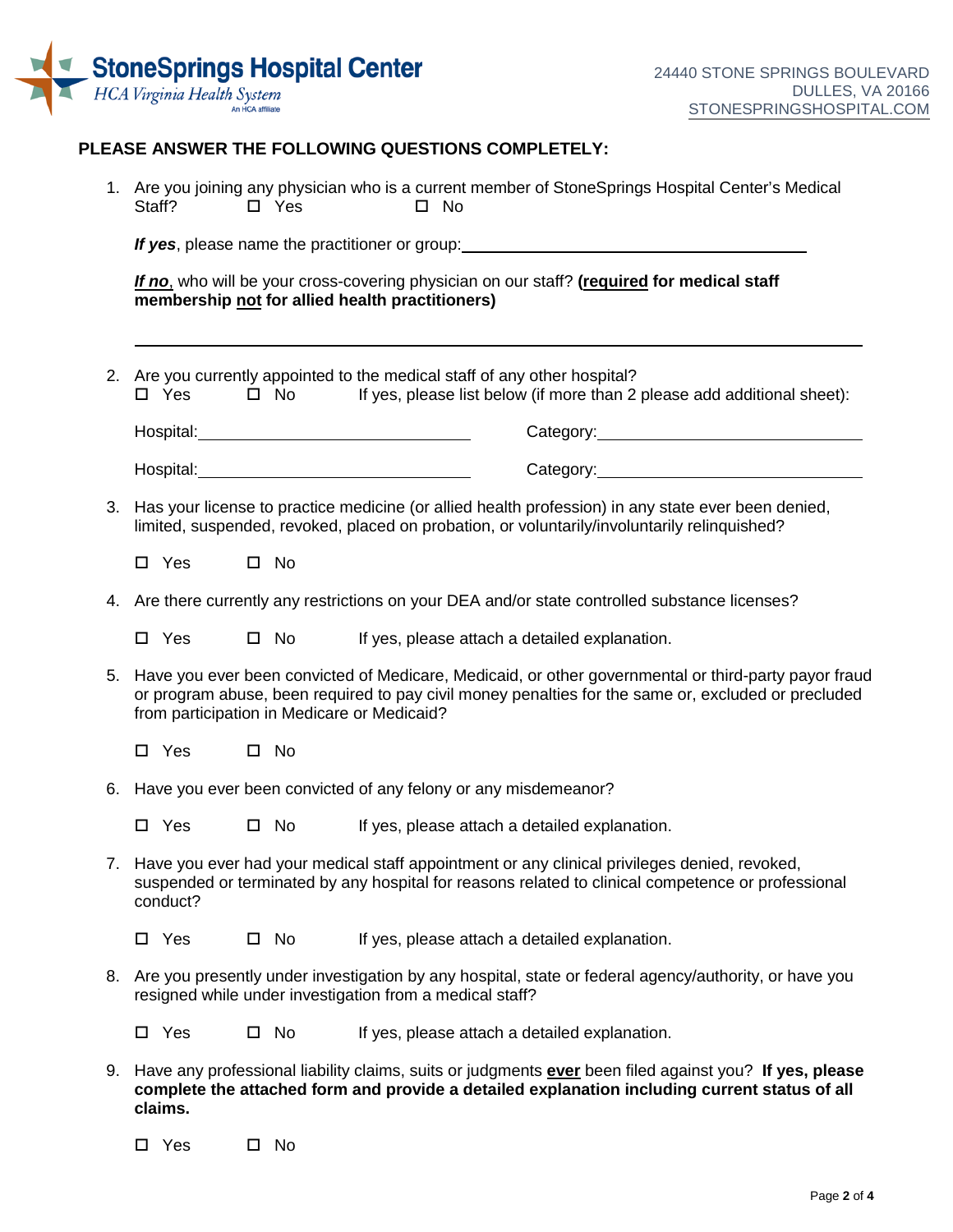

## **THIS FORM MUST BE RETURNED WITH COPIES OF THE FOLLOWING DOCUMENTS:**

- A. Current license(s) to practice your profession;
- B. Current DEA registration with a Virginia address;
- C. Certificate of coverage from professional liability insurance carrier with Virginia limits;
- D. Evidence of Board Certification status;
- E. Current curriculum vitae listing all education, training and employment dates **in mm/yyyy format**;
- F. A copy of a self-query with the National Practitioner Data Bank (see enclosed instructions);
- G. A completed "delegate form" for online credentialing.
- H. \$150 application fee made payable to "StoneSprings Hospital Center"

### **I REQUEST AN APPLICATION FOR APPOINTMENT TO THE MEDICAL STAFF OF STONESPRINGS HOSPITAL CENTER.**

 **hospital to make an administrative determination as to whether or not I am eligible to receive an application. The pre-screening form does NOT constitute an application. I understand that the information requested on this pre-screening form is sought to enable the** 

 **provided on this form and determining whether or not I am eligible to receive an application. I understand that a determination that I am ineligible to receive an application does not give rise to I hereby release from any and all liability, and agree not to take any legal action against, the hospital or its representatives for their actions in connection with evaluating the information any hearing rights under the Medical Staff Bylaws and/or Credentials Policy, and does not require a report the National Practitioner Data Bank.** 

 $\overline{a}$ Applicant Signature **Date**